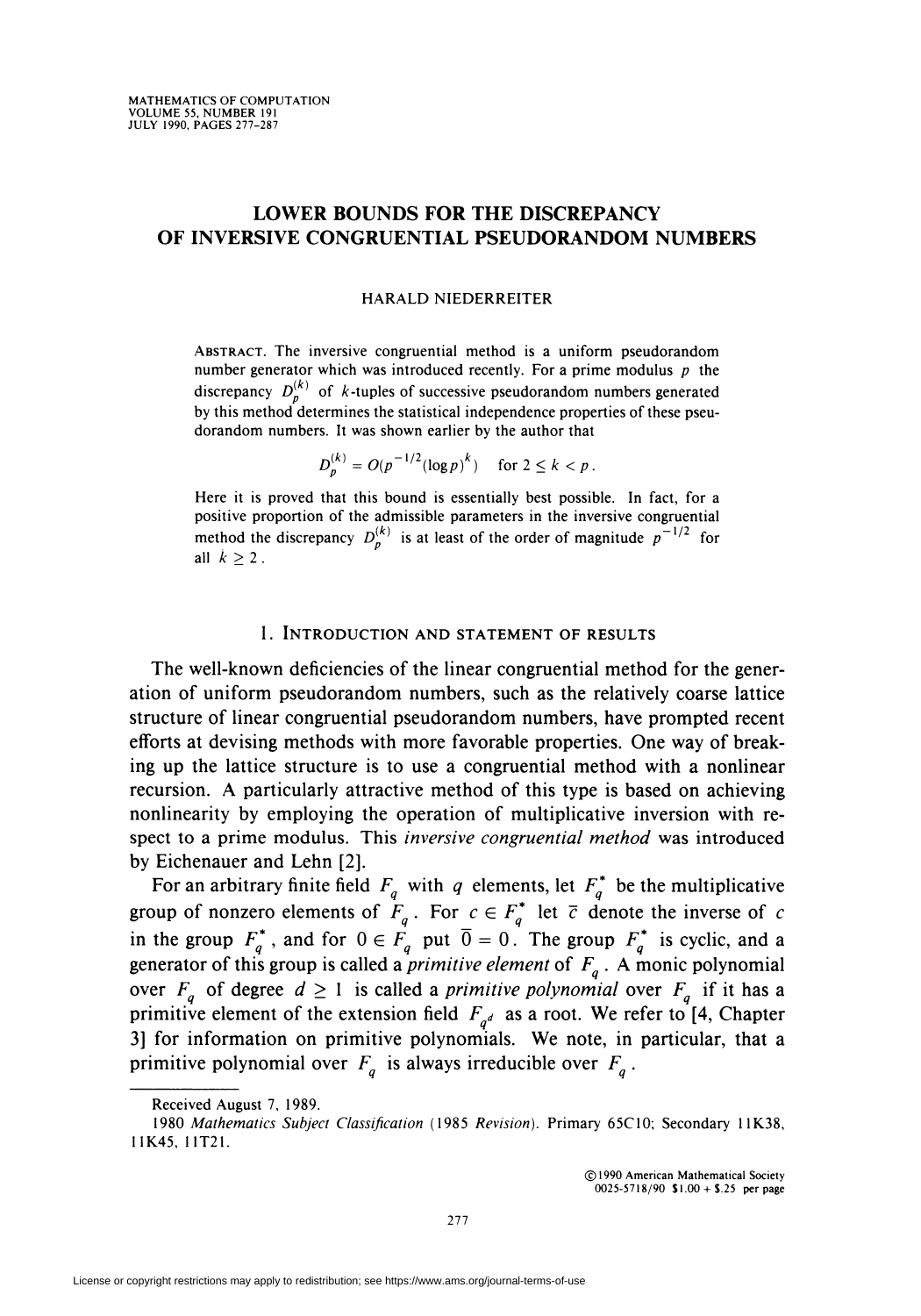We can now describe the inversive congruential method. For a prime  $p \geq 5$ we consider the finite field  $F_p$  which we can also identify with the set  $F_p =$  $\{0, 1, \ldots, p-1\}$  of integers. Choose a,  $b \in F_p$  in such a way that  $x^2 - bx + a$ is a primitive polynomial over  $F_p$ . Then we generate a sequence  $y_0, y_1, ...$ of elements of  $F<sub>n</sub>$  by the recursion

(1) 
$$
y_{n+1} \equiv -a\overline{y}_n + b \mod p \text{ for } n = 0, 1, ...
$$

The numbers  $x_n = y_n/p$ ,  $n = 0, 1, \ldots$ , in the interval [0, 1) are called inversive congruential pseudorandom numbers. In practice,  $p$  is taken to be a large prime such as  $p = 2^{31} - 1$ .

It was shown in [2] that the sequence  $y_0, y_1, \ldots$  (and thus the sequence  $x_0, x_1, \ldots$ ) is purely periodic with period length p and that  $\{y_0, y_1, \ldots, y_n\}$  $y_{n-1}$  =  $F_n$ . From the work of Eichenauer, Grothe, and Lehn [1] and the author [7] it follows that inversive congruential pseudorandom numbers pass the k-dimensional lattice test for all dimensions  $k \leq (p+1)/2$ .

The behavior of these pseudorandom numbers under the  $k$ -dimensional serial test was investigated in [8]. We recall that this test amounts to considering the *discrepancy* of  $k$ -tuples of successive pseudorandom numbers. For  $N$  arbitrary points  $t_0, t_1, \ldots, t_{N-1} \in [0, 1)^k$ ,  $k \ge 1$ , we define the discrepancy

$$
D_N(\mathbf{t}_0, \mathbf{t}_1, \ldots, \mathbf{t}_{N-1}) = \sup_J |F_N(J) - V(J)|,
$$

where the supremum is extended over all subintervals J of  $[0, 1)^k$ ,  $F_N(J)$  is  $N^{-1}$  times the number of terms among  $t_0, t_1, \ldots, t_{N-1}$  falling into J, and  $V(J)$  denotes the *k*-dimensional volume of J. If  $x_0, x_1, \ldots$  is a sequence of inversive congruential pseudorandom numbers with modulus  $p$ , then we consider the points

$$
\mathbf{x}_{n} = (x_{n}, x_{n+1}, \dots, x_{n+k-1}) \in [0, 1)^{k} \text{ for } n = 0, 1, \dots, p-1,
$$

and we write

$$
D_p^{(k)} = D_p(\mathbf{x}_0, \mathbf{x}_1, \dots, \mathbf{x}_{p-1})
$$

for their discrepancy. It was proved in [8] that  $D_n^{(k)} = O(p^{-1/2} (\log p)^k)$  for  $2 \leq k < p$ , where the implied constant is absolute. In the following we establish lower bounds for  $D_n^{(n)}$  which show that the upper bound is essentially best possible. We let  $\phi$  be Euler's totient function and  $\omega(m)$  be the number of different prime factors of a positive integer  $m$ .

**Theorem 1.** For any prime  $p \ge 5$  there are at least  $\phi(p + 1)$  primitive polynomials  $x^2 - bx + a$  over  $F_p$  such that for the corresponding inversive congruential pseudorandom numbers we have

$$
D_p^{(k)} > \frac{1}{2\pi + 4} (p^{-1/2} - 2p^{-3/5}) \quad \text{for all } k \ge 2 \,.
$$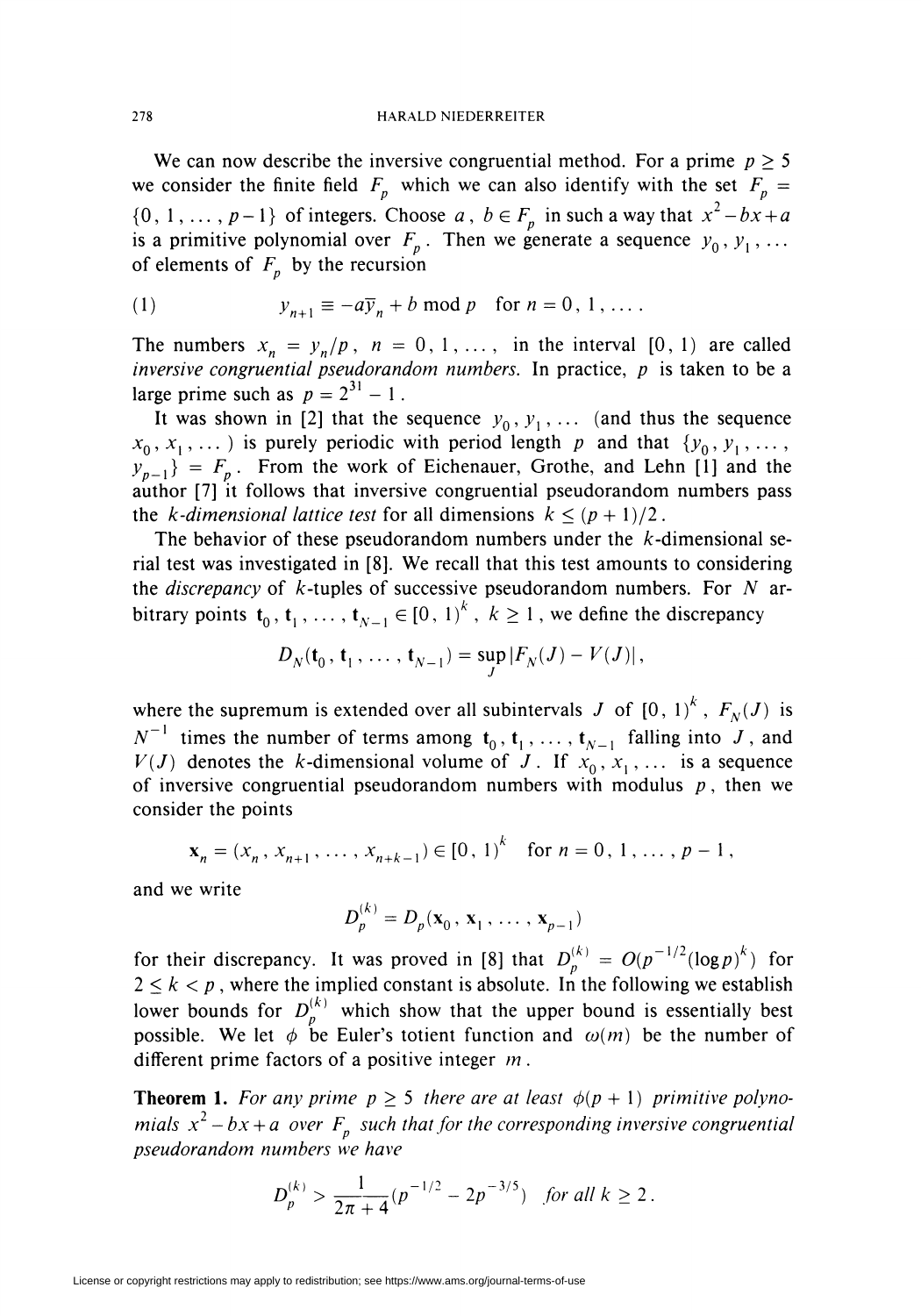**Theorem 2.** Let  $p > 5$  be a prime, and let  $0 < t < 1$ . Then there are more than  $A_p(t)\phi(p^2-1)/2$  primitive polynomials  $x^2-bx+a$  over  $F_p$  such that for the corresponding inversive congruential pseudorandom numbers we have

$$
D_p^{(k)} > \frac{t}{2\pi + 4} p^{-1/2} \quad \text{for all } k \ge 2 \,,
$$

where

$$
A_p(t) = \frac{(1 - t^2)p - (p^{1/2} + 2)2^{\omega(p-1)}}{(4 - t^2)p + 4p^{1/2} + 1}
$$

These results demonstrate that for any  $p$  there exist parameters in the inversive congruential method such that  $D_p^{(k)}$  is at least of the order of magnitude  $p^{-1/2}$  for all  $k \ge 2$ . Therefore, the upper bound  $D_p^{(k)} = O(p^{-1/2} (\log p)^k)$  is in general best possible up to the logarithmic factor. The fact that  $D_p^{(k)}$  can be as large as  $p^{-1/2}$  in order of magnitude shows that there is a considerable amount of irregularity in the sequence of pseudorandom numbers, a feature which can be advantageous for various simulation purposes. In contrast, for the linear congruential method with prime modulus  $p$ , it is known by the results of [5, 6] that, on the average, the  $k$ -dimensional discrepancy over the full period is at most of the order of magnitude  $p^{-1}$  times a logarithmic factor, and so there is substantially less irregularity in this case.

Theorem 2 gives more precise information in the following sense. We note, first of all, that it follows from well-known results of number theory [3, pp. 260, 359] that  $2^{\omega(m)} = O(m^{\epsilon})$  for every  $\epsilon > 0$  (see also the proof of Lemma 5 for an elementary effective bound). Thus, for fixed  $t$  we have

$$
\lim_{p \to \infty} A_p(t) = \frac{1 - t^2}{4 - t^2} > 0.
$$

Furthermore, the total number of primitive polynomials over  $F_n$  of degree 2 is given by  $\phi(p^2 - 1)/2$  according to [4, Theorems 3.5 and 3.16]. Therefore, Theorem 2 says that for large  $p$  there is a positive proportion of the admissible parameter sets in the inversive congruential method for which  $D_p^{(k)}$  is at least of the order of magnitude  $p^{-1/2}$  for all  $k \ge 2$ .

To understand the proofs of our theorems it may be helpful to remark that if  $x^2 - bx + a$  is a primitive polynomial over  $F_a$ , then a must be a primitive element of  $F_a$ . To see this, note that this primitive quadratic polynomial has a primitive element  $\alpha$  of  $F_{a^2}$  as a root, hence the polynomial has the factorizatio  $x^2 - bx + a = (x - \alpha)(x - \alpha^4)$ . This implies  $a = \alpha^{4+1}$ , and since  $\alpha^{4+1}$  has order  $q-1$  in the group  $F_{q^2}$ , this yields the desired conclusion. We note also that  $b \neq 0$ , for otherwise  $\alpha + \alpha^{q} = 0$ , hence  $\alpha^{2(q-1)} = 1$ , a contradiction to  $\alpha$ being a primitive element of  $F_{a^2}$ .

In §2 we show several auxiliary results, some of which may be of independent interest. The proof of Theorems 1 and 2 is completed in §3.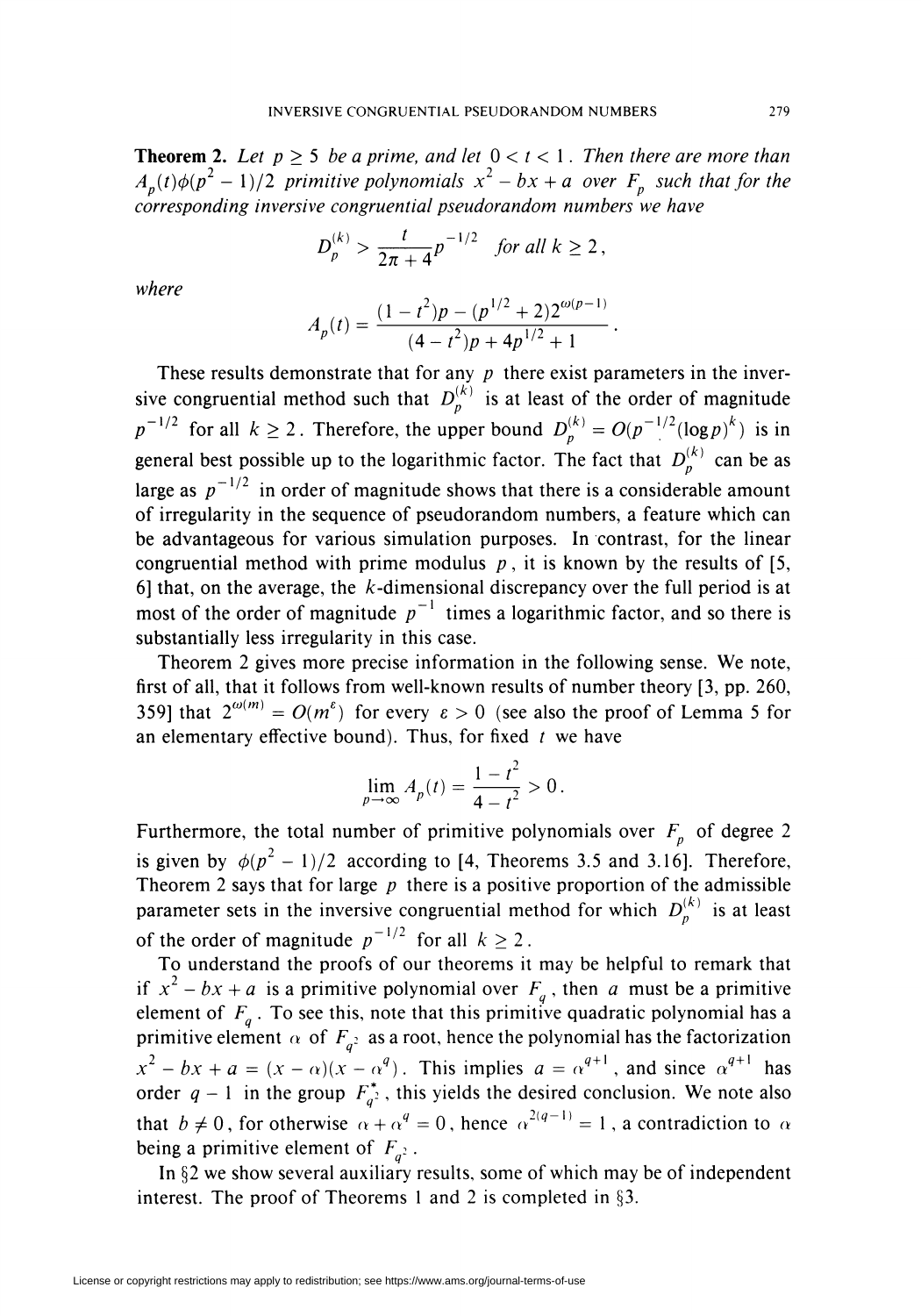### 280 HARALD NIEDERREITER

## 2. Auxiliary results

We write  $e(u) = e^{2\pi i u}$  for real u and  $u \cdot v$  for the standard inner product of **u**,  $\mathbf{v} \in \mathbb{R}^k$ .

**Lemma 1.** Let  $\mathbf{t}_0, \mathbf{t}_1, \ldots, \mathbf{t}_{N-1} \in [0, 1)^k$ ,  $k \geq 1$ , with discrepancy  $D_N =$  $D_N(\mathbf{t}_0, \mathbf{t}_1, \ldots, \mathbf{t}_{N-1})$ . Then for any nonzero  $\mathbf{h} = (h_1, \ldots, h_k) \in \mathbb{Z}^k$  we have

$$
\left|\sum_{n=0}^{N-1} e(\mathbf{h} \cdot \mathbf{t}_n)\right| \leq \frac{2}{\pi} \left(\left(\frac{\pi+1}{2}\right)^m - \frac{1}{2^m}\right) ND_N \prod_{j=1}^k \max(1, 2|h_j|),
$$

where  $m$  is the number of nonzero coordinates of  $h$ .

Proof. Like any complex number, the sum in question can be represented in the form

$$
\sum_{n=0}^{N-1} e(\mathbf{h} \cdot \mathbf{t}_n) = e(\theta) \left| \sum_{n=0}^{N-1} e(\mathbf{h} \cdot \mathbf{t}_n) \right|
$$

for some real  $\theta$ . Therefore,

$$
\left|\sum_{n=0}^{N-1} e(\mathbf{h} \cdot \mathbf{t}_n)\right| = \sum_{n=0}^{N-1} e(\mathbf{h} \cdot \mathbf{t}_n - \theta),
$$

and taking real parts we get

$$
\left|\sum_{n=0}^{N-1} e(\mathbf{h} \cdot \mathbf{t}_n)\right| = \sum_{n=0}^{N-1} \cos 2\pi (\mathbf{h} \cdot \mathbf{t}_n - \theta).
$$

The desired bound follows now from an inequality in [6, p. 64, last paragraph], D

For a nontrivial additive character  $\chi$  of  $F_a$  and for  $a \in F_a^*$ , we define the character sum

(2) 
$$
K(\chi, a) = \sum_{c \in F_q} \chi(c + a\overline{c}).
$$

By changing c into  $-c$  in the summation, we see that  $K(\chi, a)$  is always real. Note that  $\chi(c+d) = \chi(c)\chi(d)$  for all  $c, d \in F_q$  by the definition of an additive character, and that  $\sum_{c \in F} \chi(c) = 0$  by [4, p. 192].

**Lemma 2.** For any nontrivial  $\chi$  we have  $\sum_{a \in F^*} K(\chi, a)^2 = q^2$ 

Proof. We have

$$
\sum_{a \in F_q^+} K(\chi, a)^2 = \sum_{a \in F_q^+} \sum_{c, d \in F_q} \chi(c + d + a(\overline{c} + \overline{d}))
$$

$$
= \sum_{c, d \in F_q} \chi(c + d) \sum_{a \in F_q^+} \chi(a(\overline{c} + \overline{d})).
$$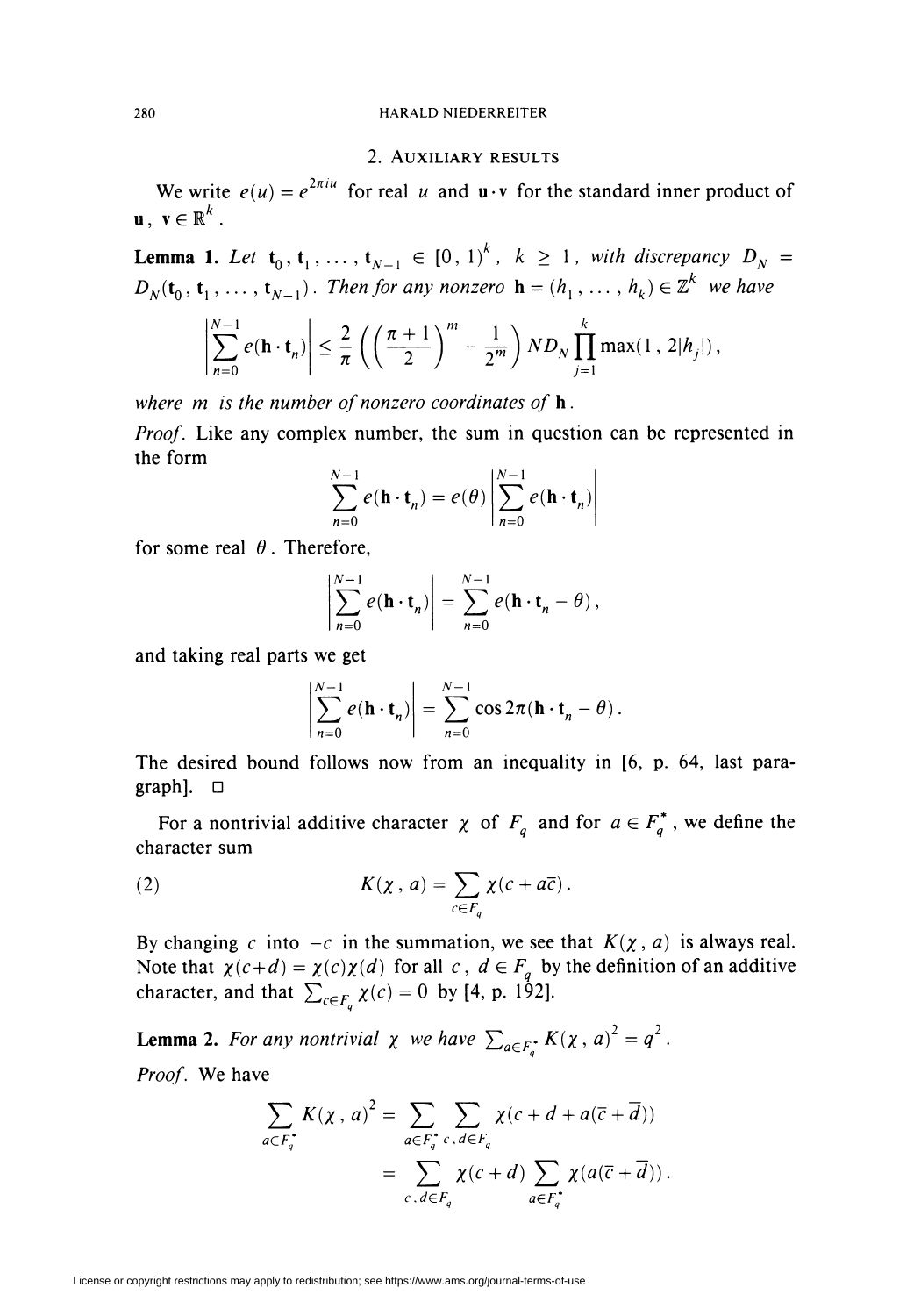The inner sum is equal to  $-1$  if  $\overline{c} + \overline{d} \neq 0$  and equal to  $q-1$  if  $\overline{c} + \overline{d} = 0$ , i.e., if  $c + d = 0$ . Thus,

$$
\sum_{a \in F_q^+} K(\chi, a)^2 = (q - 1)q - \sum_{\substack{c, d \in F_q \\ c + d \neq 0}} \chi(c + d)
$$

$$
= (q - 1)q - \sum_{c, d \in F_q} \chi(c + d) + q = q^2. \quad \Box
$$

For a nontrivial multiplicative character  $\psi$  of  $F_q$  we define the Gaussian sum

$$
G(\psi, \chi) = \sum_{c \in F_q^*} \psi(c) \chi(c)
$$

and the Jacobi sum

$$
J(\psi) = \sum_{c \in F_q} \psi(c(1-c)),
$$

where we use the convention  $\psi(0) = 0$ . The conjugate character  $\psi^{-1}$  of  $\psi$  is defined by  $\psi^{-1}(c) = \psi(\overline{c})$  for  $c \in F_q$ . Note that  $\psi(cd) = \psi(c)\psi(d)$  for all c  $d \in F_{q}$  by the definition of a multiplicative character, and that  $\sum_{c \in F} \psi(c) = 0$ by [4, p. 205].

**Lemma 3.** For any nontrivial  $\chi$  and  $\psi$  we have

$$
\sum_{c,d\in F_q}\chi(c+d)\psi^{-1}(\overline{c}+\overline{d})=G(\psi\,,\,\chi)(J(\psi)+2)\,.
$$

*Proof.* For  $c, d \in F_q$  we have

$$
\psi^{-1}(\overline{c}+\overline{d})=\begin{cases}\psi^{-1}(c+d)\psi(cd) & \text{if } cd \neq 0, \\ \psi(c)+\psi(d) & \text{if } cd=0.\end{cases}
$$

Therefore,

$$
\sum_{c,d \in F_q} \chi(c+d)\psi^{-1}(\overline{c}+\overline{d})
$$
\n
$$
= 2G(\psi, \chi) + \sum_{c,d \in F_q^*} \chi(c+d)\psi^{-1}(c+d)\psi(cd)
$$
\n
$$
= 2G(\psi, \chi) + \sum_{c,d \in F_q} \chi(c+d)\psi^{-1}(c+d)\psi(cd).
$$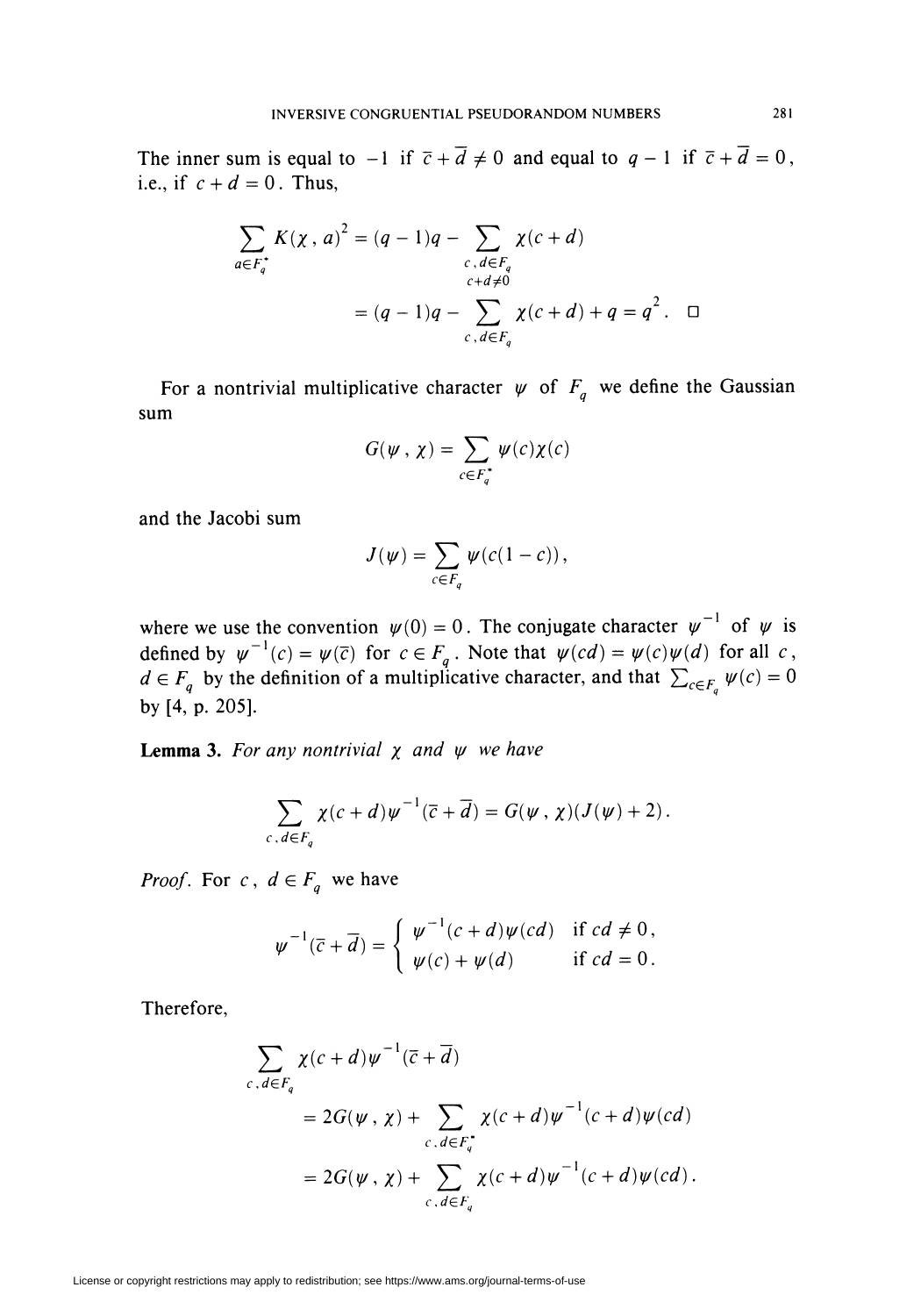With the substitution  $c + d = f$  we get

$$
\sum_{c,d \in F_q} \chi(c+d)\psi^{-1}(c+d)\psi(cd)
$$
\n
$$
= \sum_{c,f \in F_q} \chi(f)\psi^{-1}(f)\psi(c(f-c))
$$
\n
$$
= \sum_{f \in F_q^*} \chi(f)\psi^{-1}(f) \sum_{c \in F_q} \psi(c(f-c))
$$
\n
$$
= \sum_{f \in F_q^*} \chi(f)\psi^{-1}(f) \sum_{c \in F_q} \psi(c f(f-c f))
$$
\n
$$
= \sum_{f \in F_q^*} \chi(f)\psi(f) \sum_{c \in F_q} \psi(c(1-c)) = G(\psi, \chi)J(\psi). \quad \Box
$$

The group of multiplicative characters of  $F_a$  is isomorphic to  $F_a^*$ , and hence cyclic of order  $q-1$ . For a positive divisor m of  $q-1$ , let  $H_q(m)$  be the set of characters of order m in this character group. Let  $P_a$  be the set of primitive elements of  $F_a$ . Furthermore, we write  $\mu$  for the Moebius function and  $\sum_{m|n}$ for a sum over the positive divisors  $m$  of a positive integer  $n$ .

**Lemma 4.** For any nontrivial  $\chi$  we have

$$
\sum_{a \in P_q} K(\chi, a)^2 = \frac{\phi(q-1)}{q-1} q^2 + \frac{\phi(q-1)}{q-1} \sum_{\substack{m|(q-1) \\ m>1}} \frac{\mu(m)}{\phi(m)}
$$

$$
\cdot \sum_{\psi \in H_q(m)} G(\psi, \chi)^2 (J(\psi) + 2).
$$

*Proof.* By a result in [4, p. 258] we have for  $a \in F_q^*$ 

$$
\frac{\phi(q-1)}{q-1} \sum_{m|(q-1)} \frac{\mu(m)}{\phi(m)} \sum_{\psi \in H_q(m)} \psi(a) = \begin{cases} 1 & \text{if } a \in P_q, \\ 0 & \text{if } a \notin P_q. \end{cases}
$$

Therefore,

$$
\sum_{a \in P_q} K(\chi, a)^2 = \sum_{a \in F_q^+} \left( \frac{\phi(q-1)}{q-1} \sum_{m|(q-1)} \frac{\mu(m)}{\phi(m)} \sum_{\psi \in H_q(m)} \psi(a) \right) K(\chi, a)^2
$$
  
=  $\frac{\phi(q-1)}{q-1} \sum_{m|(q-1)} \frac{\mu(m)}{\phi(m)} \sum_{\psi \in H_q(m)} \sum_{a \in F_q^+} \psi(a) K(\chi, a)^2$   
=  $\frac{\phi(q-1)}{q-1} q^2 + \frac{\phi(q-1)}{q-1}$   
 $\cdot \sum_{\substack{m|(q-1) \\ m>1}} \frac{\mu(m)}{\phi(m)} \sum_{\psi \in H_q(m)} \sum_{a \in F_q^+} \psi(a) K(\chi, a)^2,$ 

License or copyright restrictions may apply to redistribution; see https://www.ams.org/journal-terms-of-use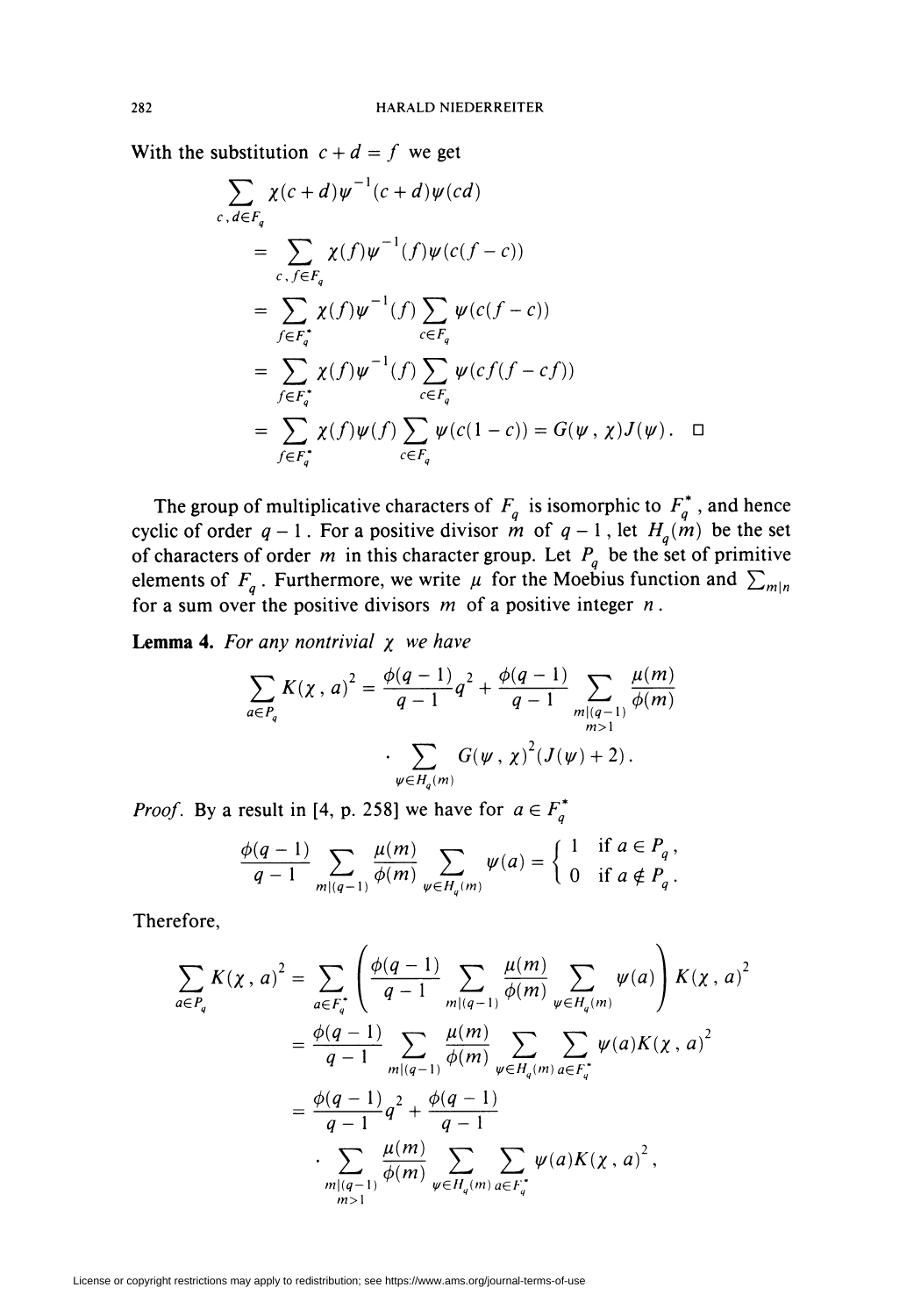where we have split off the contribution for  $m = 1$  and used Lemma 2. Furthermore, for any nontrivial  $\psi$  we get

$$
\sum_{a \in F_q^+} \psi(a)K(\chi, a)^2 = \sum_{a \in F_q^+} \psi(a) \sum_{c, d \in F_q} \chi(c + d + a(\overline{c} + \overline{d}))
$$
\n
$$
= \sum_{c, d \in F_q} \chi(c + d) \sum_{a \in F_q^+} \psi(a) \chi(a(\overline{c} + \overline{d}))
$$
\n
$$
= \sum_{c, d \in F_q} \chi(c + d) \sum_{a \in F_q^+} \psi(a) + \sum_{c, d \in F_q} \chi(c + d) \sum_{a \in F_q^+} \psi(a) \chi(a(\overline{c} + \overline{d}))
$$
\n
$$
= \sum_{\substack{c, d \in F_q \\ c + \overline{d} \neq 0}} \chi(c + d) \sum_{a \in F_q^+} \psi(a) \psi^{-1}(\overline{c} + \overline{d}) \chi(a)
$$
\n
$$
= G(\psi, \chi) \sum_{c, d \in F_q} \chi(c + d) \psi^{-1}(\overline{c} + \overline{d}) = G(\psi, \chi)^2 (J(\psi) + 2),
$$

where we used Lemma 3 in the last step.  $\Box$ 

**Lemma 5.** For any nontrivial  $\chi$  there exists an  $a \in P_a$  with  $\vert K(\chi, a) \vert > q^{1/2} 2q^{2/5}$ .

*Proof.* We note that for nontrivial  $\psi$  and  $\chi$  we have  $|G(\psi, \chi)| = q^{1/2}$  by [4, Theorem 5.11] and  $|J(\psi)| \leq q^{1/2}$  by [4, Theorem 5.22]. Using also card( $H_q(m)$ )  $= \phi(m)$ , from Lemma 4 we obtain

$$
\sum_{a \in P_q} K(\chi, a)^2 \ge \frac{\phi(q-1)}{q-1} q^2 - \frac{\phi(q-1)}{q-1} \sum_{\substack{m|(q-1) \\ m>1}} |\mu(m)| q(q^{1/2} + 2)
$$
  
> 
$$
\frac{\phi(q-1)}{q-1} q^2 - \frac{\phi(q-1)}{q-1} q(q^{1/2} + 2) \sum_{m|(q-1)} |\mu(m)|.
$$

The last sum is easily seen to be  $2^{\omega(q-1)}$ , hence

(3) 
$$
\sum_{a \in P_q} K(\chi, a)^2 > \frac{\phi(q-1)}{q-1}q^2 - \frac{\phi(q-1)}{q-1}q(q^{1/2}+2)2^{\omega(q-1)}.
$$

We claim that for every positive integer m we have  $2^{\omega(m)} < (2.4) m^{0.557}$ . This is trivial for  $m = 1$ . For  $m > 1$ , let  $m = p_1^{e_1} \cdots p_r^{e_r}$  be the canonical factorization of  $m$ . Then

$$
2^{\omega(m)} = 2^r = m^{(\log 2)/\log 7} \prod_{j=1}^r \frac{2}{p_j^{e_j(\log 2)/\log 7}} < m^{0.357} \prod_{j=1}^r \frac{2}{p_j^{(\log 2)/\log 7}}.
$$

In the last product the factors are  $\leq 1$  for primes  $p_i \geq 7$ , hence

$$
2^{\omega(m)} < \frac{8}{30^{(\log 2)/\log 7}} m^{0.357} < (2.4) m^{0.357}
$$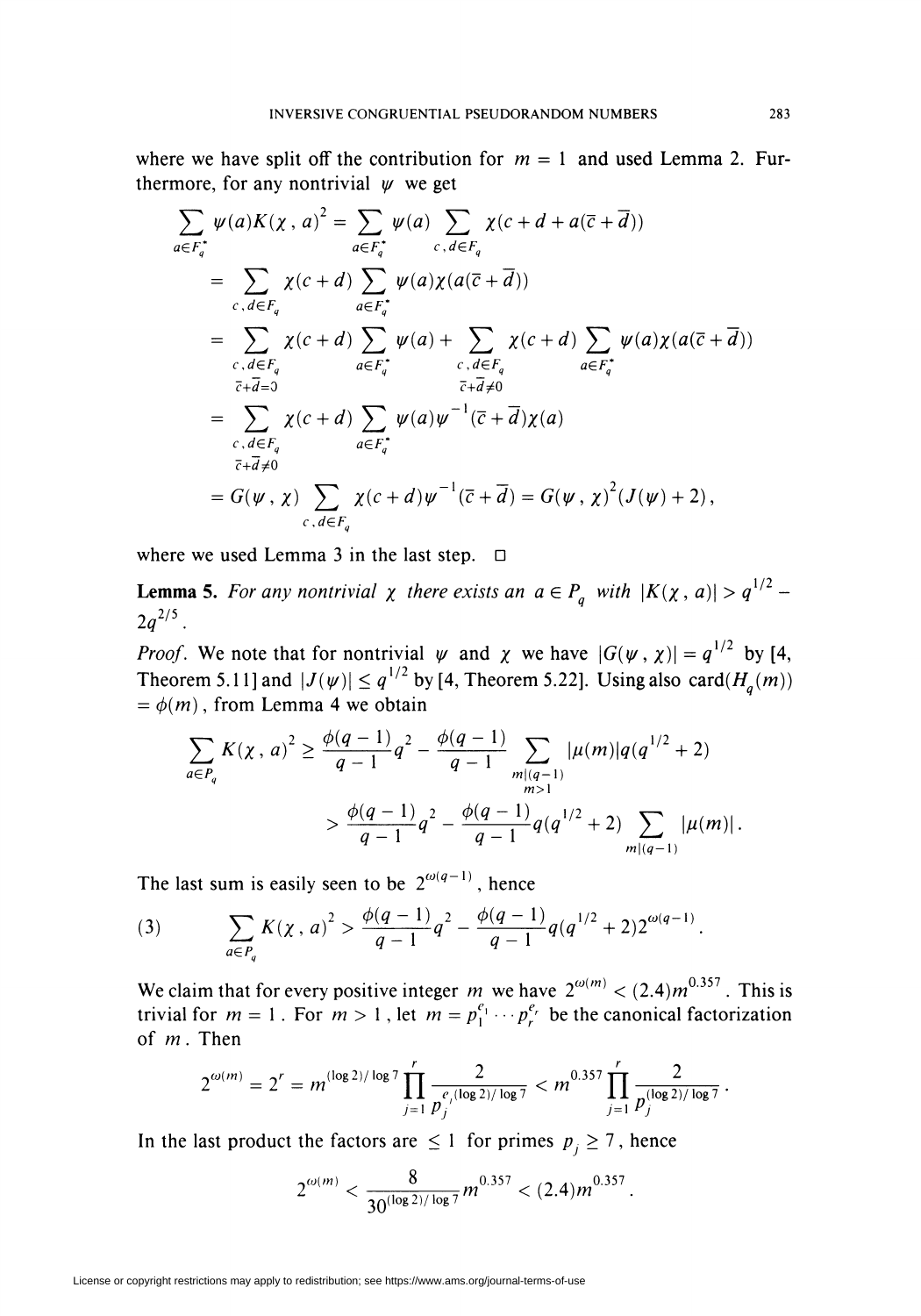Together with (3) we get

$$
\sum_{a \in P_q} K(\chi, a)^2 > \frac{\phi(q-1)q}{q-1}(q - (2.4)q^{0.357}(q^{1/2} + 2)).
$$

If  $q < 2<sup>10</sup>$ , then the result of Lemma 5 is trivial since the lower bound is negative. Thus, we can assume  $q \geq 2^{10}$  in the rest of the proof. Then

$$
4q^{1/10} - (2.4)q^{0.057}(1 + 2q^{-1/2}) \ge 4q^{1/10} - (2.55)q^{0.057}
$$
  
\n
$$
\ge 8 - (2.55)2^{0.57} > 4,
$$

hence

$$
q - (2.4)q^{0.357}(q^{1/2} + 2) > (q^{1/2} - 2q^{2/5})^2,
$$

and so

$$
\sum_{a \in P_q} K(\chi, a)^2 > \frac{\phi(q-1)q}{q-1} (q^{1/2} - 2q^{2/5})^2 > \phi(q-1)(q^{1/2} - 2q^{2/5})^2.
$$

Since card( $P_q$ ) =  $\phi(q - 1)$ , the desired result follows.  $\Box$ 

**Lemma 6.** Let  $\chi$  be nontrivial, and let  $0 < t < 1$ . Then there are more than  $A_q(t)\phi(q-1)$  values of  $a \in P_q$  for which  $\vert K(\chi, a)\vert > tq^{1/2}$ , where

$$
A_q(t) = \frac{(1-t^2)q - (q^{1/2} + 2)2^{\omega(q-1)}}{(4-t^2)q + 4q^{1/2} + 1}.
$$

*Proof.* We can assume that  $A_a(t) \geq 0$ , for otherwise the result is trivial. We proceed by contradiction and suppose that  $\vert K(\chi, a)\vert > tq^{1/2}$  holds for at most  $A_{a}(t)\phi(q-1)$  values of  $a \in P_{q}$ . Then  $\vert K(\chi, a)\vert \leq tq^{1/2}$  holds for at least  $(1-A_a(t))\phi(q-1)$  values of  $a\in P_a$ . Now we note that the sum  $K(\chi, a)$  differs from a Kloosterman sum [4, Definition 5.42] only in one respect, namely that in (2) we also take into account the contribution from  $c = 0 \in F_a$ . Since this contribution is equal to 1, it follows from a classical bound for Kloosterman sums [4, Theorem 5.45] that

$$
|K(\chi, a)| \leq 2q^{1/2} + 1 \quad \text{for all } a \in F_q^*.
$$

Therefore, we obtain

$$
\sum_{a \in P_q} K(\chi, a)^2 \le (1 - A_q(t))\phi(q - 1)t^2 q + A_q(t)\phi(q - 1)(2q^{1/2} + 1)^2
$$
  
=  $\phi(q - 1)(q - (q^{1/2} + 2)2^{\omega(q-1)})$   
 $\le \frac{\phi(q - 1)}{q - 1}q^2 - \frac{\phi(q - 1)}{q - 1}q(q^{1/2} + 2)2^{\omega(q - 1)},$ 

which is a contradiction to  $(3)$ .  $\Box$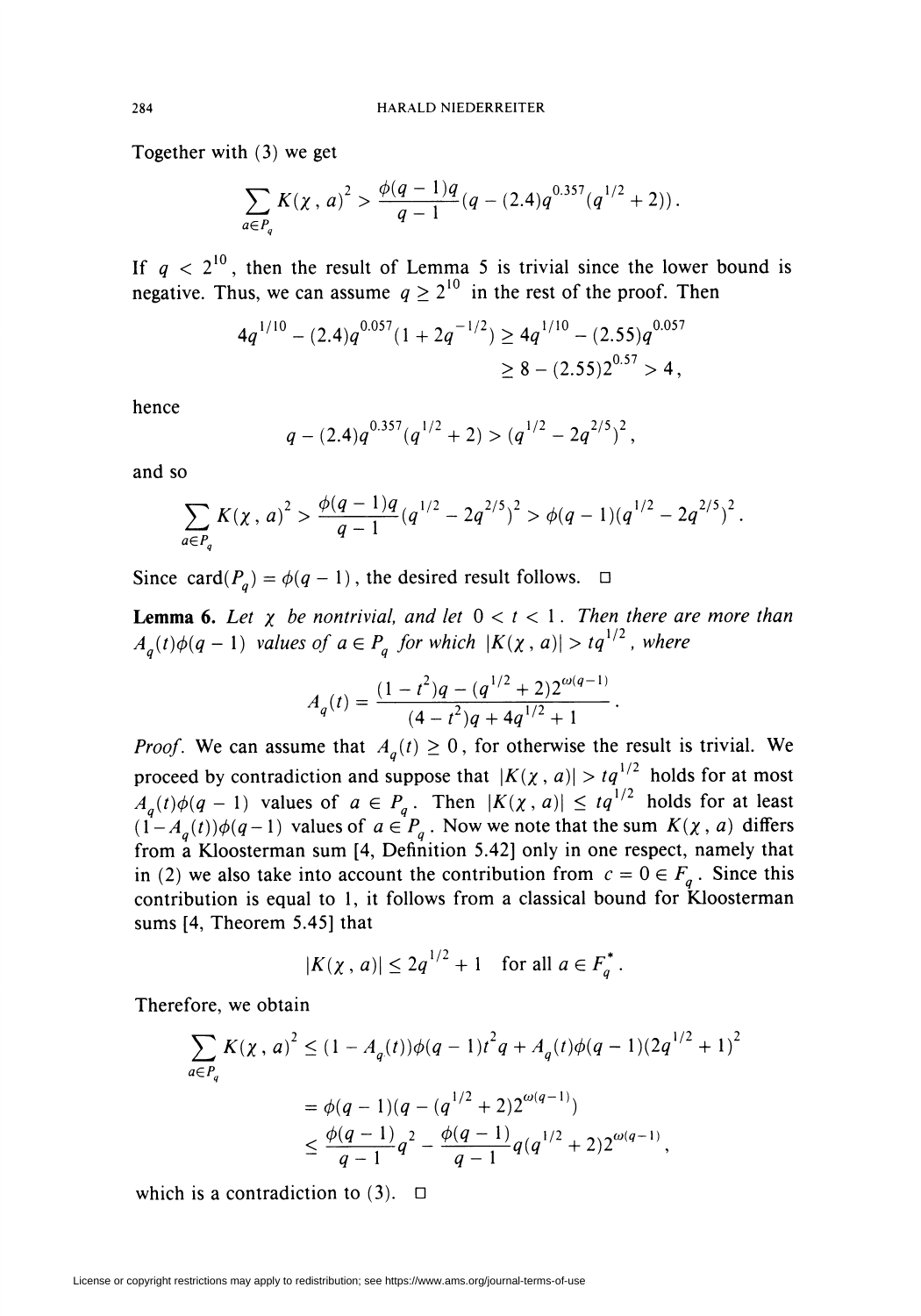## 3. Proof of Theorems 1 and 2

First we apply Lemma 1 with  $k \ge 2$ ,  $N = p$ ,  $t_n = x_n$  for  $0 \le n \le p - 1$ , and  $\mathbf{h} = (1, -1, 0, \dots, 0) \in \mathbb{Z}^k$ . This yields

$$
pD_p^{(k)} \ge \frac{1}{2\pi + 4} \left| \sum_{n=0}^{p-1} e(\mathbf{h} \cdot \mathbf{x}_n) \right|.
$$

Next we observe that from  $(1)$  we get

$$
\sum_{n=0}^{p-1} e(\mathbf{h} \cdot \mathbf{x}_n) \Bigg| = \left| \sum_{n=0}^{p-1} e(x_n - x_{n+1}) \right| = \left| \sum_{n=0}^{p-1} e\left(\frac{1}{p}(y_n - y_{n+1})\right) \right|
$$
  
= 
$$
\left| \sum_{n=0}^{p-1} e\left(\frac{1}{p}(y_n + a\overline{y}_n - b)\right) \right| = \left| \sum_{n=0}^{p-1} e\left(\frac{1}{p}(y_n + a\overline{y}_n)\right) \right|.
$$

Let  $\chi$  be the nontrivial additive character of  $F_p$  given by  $\chi(c) = e(c/p)$  for  $c \in F_p$ . Then, since  $y_0, y_1, \ldots, y_{p-1}$  run through  $F_p$ , a comparison with (2) shows that

$$
\left|\sum_{n=0}^{p-1} e(\mathbf{h} \cdot \mathbf{x}_n)\right| = |K(\chi, a)|,
$$

and so

(4) 
$$
pD_p^{(k)} \ge \frac{1}{2\pi + 4}|K(\chi, a)|
$$
 for all  $k \ge 2$ .

Therefore, if the primitive polynomial  $x^2 - bx + a$  over  $F_n$  is chosen in such a way that for the primitive element  $a \in F$ , we have the lower bound for  $\vert K(\chi, a)\vert$  in Lemma 5 (with  $q = p$ ), then from (4) we obtain the lower bound for  $D_p^{(k)}$  in Theorem 1. Similarly, the lower bound for  $\vert K(\chi, a)\vert$  in Lemma 6 (with  $q = p$ ) yields the lower bound for  $D_p^{(k)}$  in Theorem 2. To prove Theorems 1 and 2 in their full extent, it remains to determine for each given primitive element  $a \in F_p$  the number of primitive polynomials over  $F_p$  of the form  $x^2 - bx + a$ . This is done in the following lemma for any finite field  $F_a$ .

**Lemma 7.** For any primitive element  $a \in F_a$  there are exactly  $\phi(q^2-1)/2\phi(q-1)$ primitive polynomials over  $F_q$  of the form  $x^2 - bx + a$ .

*Proof.* As we noted in §1, if  $x^2 - bx + a$  is primitive over  $F_q$ , then for some primitive element  $\alpha \in F_{q^2}$  we have  $x^2 - bx + a = (x - \alpha)(x - \alpha^q)$ , hence  $\alpha^{q+1} = a$ . Since the primitive elements  $\alpha$  and  $\alpha^q$  determine the same primitive polynomial  $x^2 - bx + a$ , it follows that the desired number of primitive polynomials is given by  $\frac{1}{2}S(a)$ , where  $S(a)$  is the number of primitive elements  $\alpha \in F_{q^2}$  with  $\alpha^{q+1} = a$ . For any  $\lambda \in F_{q^2}^*$  we write ord( $\lambda$ ) for the order of  $\lambda$ in the group  $F_{a^2}^*$ . Since ord(a) =  $q - 1$  and  $F_{a^2}^*$  is cyclic, we have  $a = \beta^{q+1}$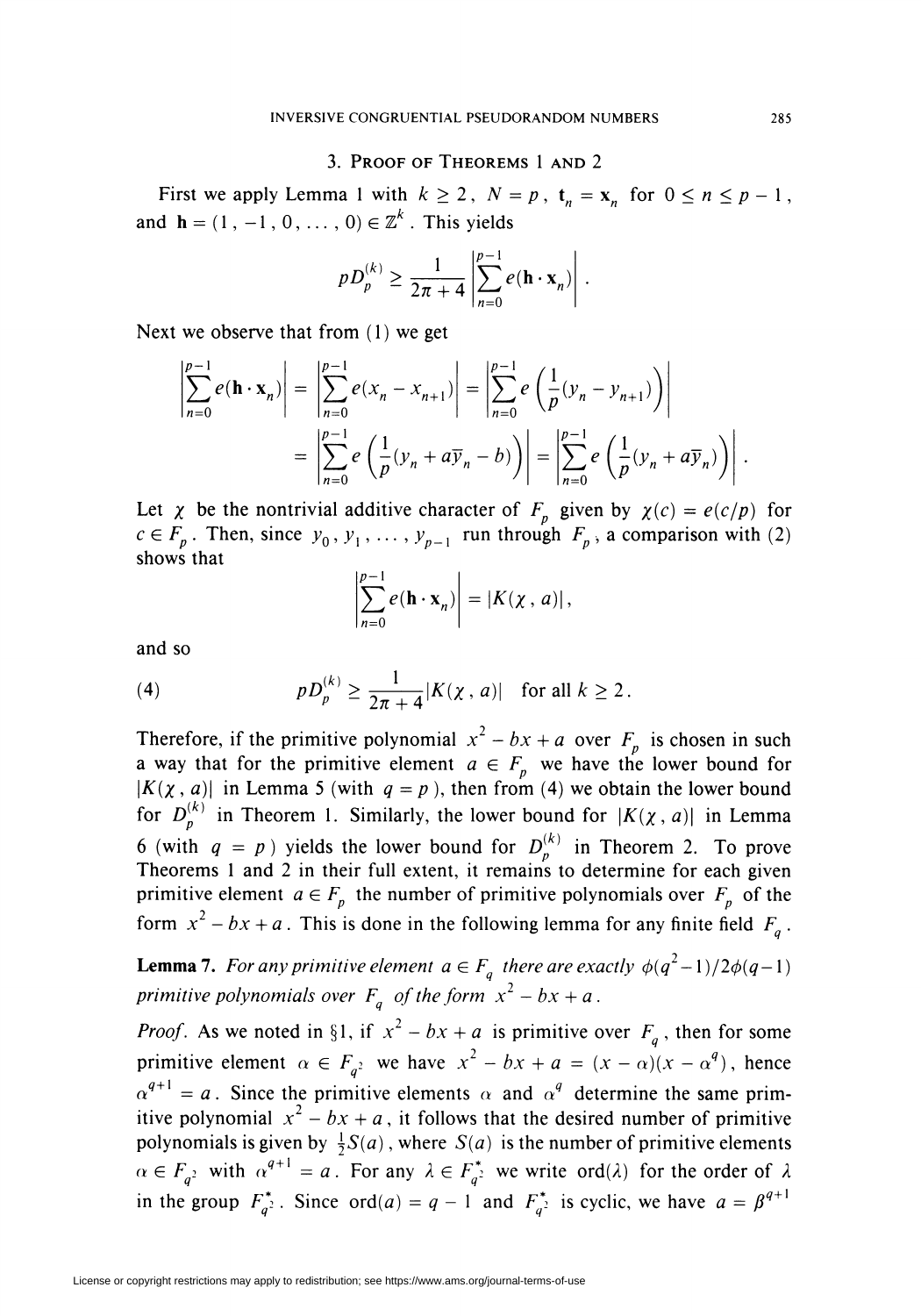for some  $\beta \in F_{q^2}^*$ . Let  $\gamma$  be a fixed primitive element of  $F_{q^2}$ ; then  $\beta = \gamma^h$  for some integer  $h$ . Now

$$
q-1 = \text{ord}(a) = \text{ord}(\gamma^{(q+1)h}) = \frac{q^2 - 1}{\gcd(q^2 - 1, (q+1)h)}
$$

thus  $gcd(q^2 - 1, (q + 1)h) = q + 1$ , and so  $gcd(q - 1, h) = 1$ . For  $\lambda \in F_{q^2}^*$  we have  $\lambda^{q+1} = a$  if and only if  $(\lambda \overline{\beta})^{q+1} = 1$ , which holds precisely if  $\lambda \overline{\beta} = \gamma^{(q-1)j}$ for some integer j. Thus the elements  $\lambda \in F_{a}^*$  with  $\lambda^{q+1} = a$  are exactly those of the form  $\lambda = \gamma^{h+(q-1)j}$ , where h is fixed and j varies. Consequently,  $S(a)$  is equal to the number of integers j mod  $(q+1)$  with  $gcd(q^2-1, h+(q-1)j) = 1$ . Since  $gcd(q-1, h) = 1$ , we have  $gcd(q^2 - 1, h + (q - 1)j) = 1$  if and only if  $gcd(q + 1, h + (q - 1)j) = 1.$ 

First let q be even. Then  $gcd(q + 1, q - 1) = 1$ , and so for every integer m mod  $(q + 1)$  with  $gcd(q + 1, m) = 1$  we can solve the congruence  $h +$  $(q - 1)j \equiv m \mod (q + 1)$  uniquely for j mod  $(q + 1)$ . Therefore,  $S(a) =$  $\phi(q+1) = \phi(q^2-1)/\phi(q-1)$ .

Now let q be odd, hence  $gcd(q + 1, q - 1) = 2$ . For every integer m mod  $(q + 1)$  with  $gcd(q + 1, m) = 1$  consider the congruence  $h + (q - 1)j \equiv$ m mod  $(q + 1)$ , or equivalently  $(q - 1)j \equiv m - h \mod (q + 1)$ . Since  $gcd(q + 1, m) = gcd(q - 1, h) = 1$ , both m and h are odd, and so the last congruence has exactly two solutions j mod  $(q + 1)$  for every choice of m. Therefore  $S(a) = 2\phi(q + 1) = \phi(q^2 - 1)/\phi(q - 1)$ .  $\Box$ 

It follows from Lemma 7 and the preceding discussion that in Theorem 1 we get at least  $\phi(p^2 - 1)/2\phi(p - 1) = \phi(p + 1)$  suitable primitive polynomials. Similarly, together with Lemma 6, we see that in Theorem 2 we get more than

$$
A_p(t)\phi(p-1)\frac{\phi(p^2-1)}{2\phi(p-1)} = A_p(t)\frac{\phi(p^2-1)}{2}
$$

suitable primitive polynomials.

#### **BIBLIOGRAPHY**

- 1. J. Eichenauer, H. Grothe, and J. Lehn, Marsaglia's lattice test and nonlinear congruential pseudo random number generators, Metrika 35 (1988), 241-250.
- 2. J. Eichenauer and J. Lehn, A non-linear congruential pseudo random number generator. Statist. Hefte 27 (1986), 315-326.
- 3. G. H. Hardy and E. M. Wright, An introduction to the theory of numbers, 4th ed., Clarendon Press, Oxford, 1960.
- 4. R. Lidl and H. Niederreiter, Finite fields, Addison-Wesley, Reading, Mass., 1983.
- 5. H. Niederreiter, Pseudo-random numbers and optimal coefficients, Adv. in Math. 26 (1977), 99-181.
- 6. \_\_\_, The serial test for pseudo-random numbers generated by the linear congruential method, Numer. Math. 46 (1985), 51-68.